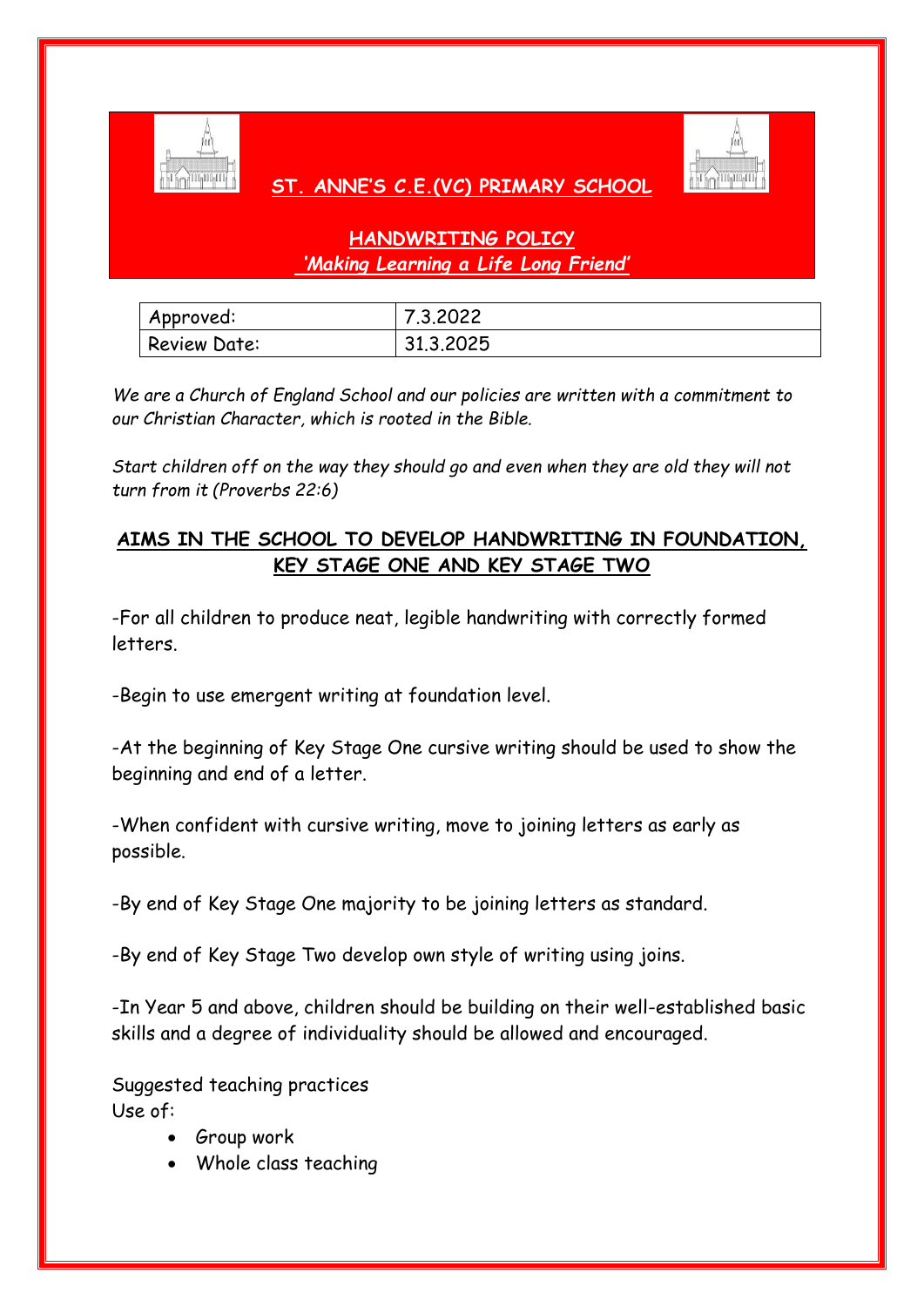- Individual work
- The following activities help develop handwriting:
- Use gloop, paint, clay and sand to form shapes and patterns;
- Modelling clay to make letters;
- Writing letter patterns in sand;
- Using individual whiteboards;
- Plain paper with paint and felt tips;
- Use handwriting books to practice the formation and size of letters;
- Use Read Write Inc, handwriting styles and use of Nelson handwriting Practice.
- Teach specific handwriting lessons and focus in literacy lessons where needed;
- Introduce focus groups in morning work for those that need individual attention;
- Use clearly displayed target setting to encourage improvements in handwriting and children need to evaluate own progress.

Teachers should model appropriate handwriting in books, on the board and on all displayed writing.

Handwriting could be given as homework, to practice and consolidate if required.

Use handwriting pens in year four onwards, if confident with using pencil.

Links with typing on computer and use of different font styles introduced in ICT.

Include the requirement of 'neat presentation and joined handwriting' as part of the Success Criteria in all writing.

Constant reviewing and consolidation of the basic handwriting skills should be done throughout Key Stage Two on a regular basis.

Expectations for handwriting

- Have clear expectations of handwriting regular, tidy, on the line and neatly spaced.
- Handwriting and presentation should be a focus throughout the curriculum.
- Use presentation books or displays to celebrate neat handwriting.
- Reward with stickers, house points and positive comments when progress is shown.